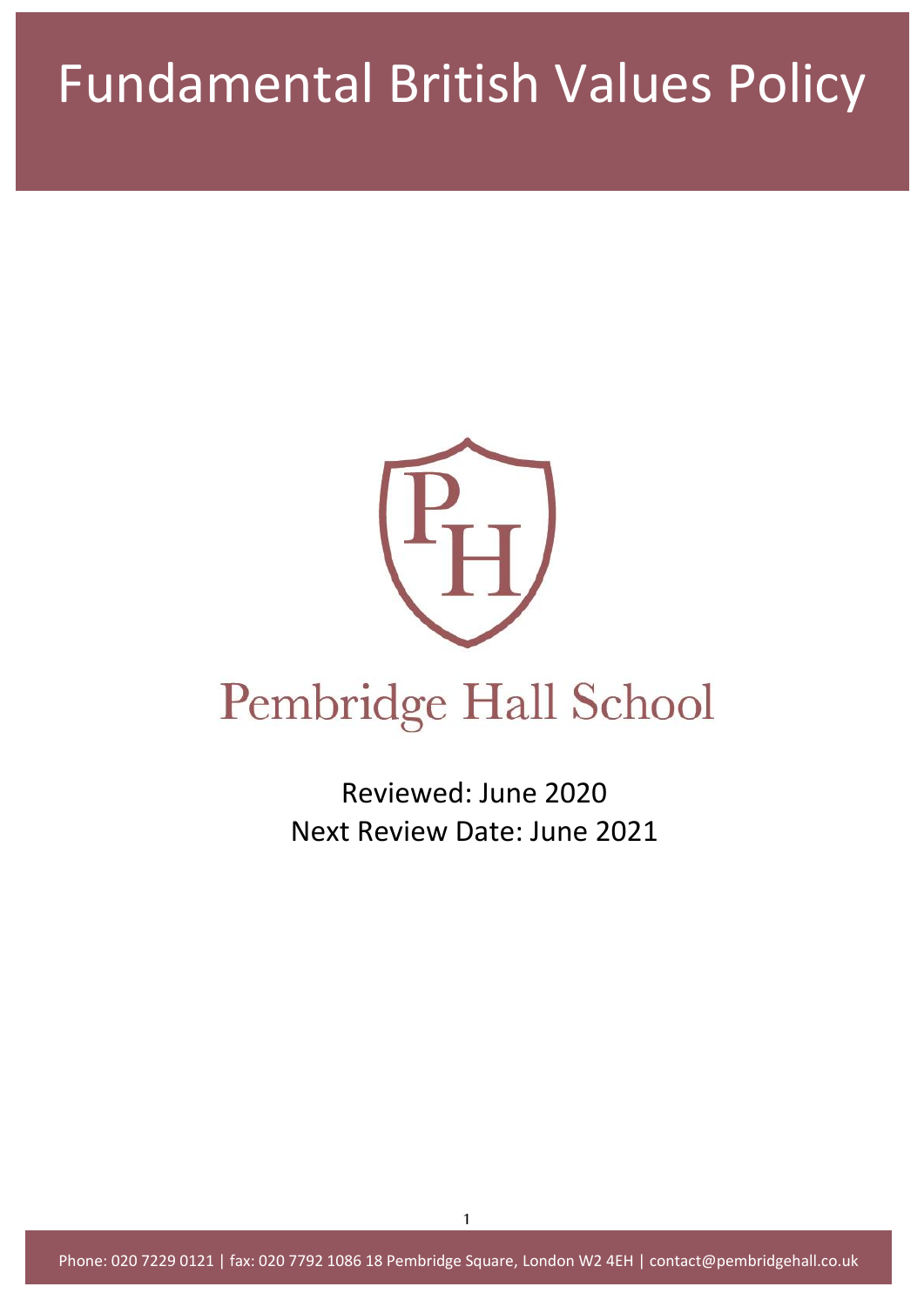#### **School Vision**

Pembridge Hall recognises that our girls will enter a complex and ever-changing world which befits emotionally intelligent, resilient girls who can embrace the wonderful opportunities available to them. Pembridge girls love coming to school and gain an appreciation of wider society and the diversity of nationalities, faiths and languages represented by Pembridge families. We believe that creativity and independence of thought are as integral to the girls' development as traditional forms of learning.

Pembridge Hall actively promotes the Department for Education's five-part definition of British values:

- **Democracy**
- **The rule of law**
- **Individual liberty**
- **Mutual respect**
- **Tolerance of those of different faiths and beliefs**

These fundamental British Values are reinforced in every aspect of school life: on the sports field and playground; in classrooms and corridors; in interactions between staff and pupils, on playing fields; in communication with parents.

Our curriculum aims to include the teaching of the Fundamental British Values whenever possible. Each individual classroom displays a list of the FBV in a clear, visible location.

#### **Democracy**

Pembridge Hall teaches pupils how they can influence decision-making through the democratic process**.**  Pembridge Hall actively promotes and encourages a respect for democracy and support for participation in the democratic process; Pembridge Hall believes that knowing about democracy, its origins, evolution and its contents empowers pupils to make their own minds up as citizens in politics, referenda and elections.

The school ensures that all students have a voice that is listened to; the school's democratic elections School Council, Green Girls, Head and Deputy Heads sows the seeds for a more sophisticated understanding of democracy in the future. The pupils are also actively involved in regular weekly voting in the classroom through Quiz's, green Girls and School Council decision making processes and class decisions.

The school's History curriculum includes material on the strengths, advantages and disadvantages of democracy, and how democracy works in Britain, in contrast to other forms of government in other countries. The Religious Education curriculum enables pupils to visit and fully understand places of worship, how to learn from, learn about and appreciate other religious faiths.

Details of The School Council and Green Girls and FBV are displayed in communal areas in both buildings of the school, you will find them upon entry top each building.

#### **The Rule of Law**

Pembridge Hall actively promotes the rule of criminal and civil law (of England). The schools ethos supports the rule of law. This school teaches that living under the rule of law protects individual citizens and is essential for their well-being and safety; this school teaches that bodies such as the police and the army can be held to account by the people, through the democratic organs of government.

This understanding of the importance of the rule of is consistently reinforced through assemblies, outside visitors from the local area i.e. Police, Paramedics and Firemen, and through the curriculum. The involvement of pupils in the creation of the classroom rules helps them to understand the benefits and importance of rules, sanctions and rewards.

#### **Individual Liberty**

Pembridge Hall actively promotes individual liberty.